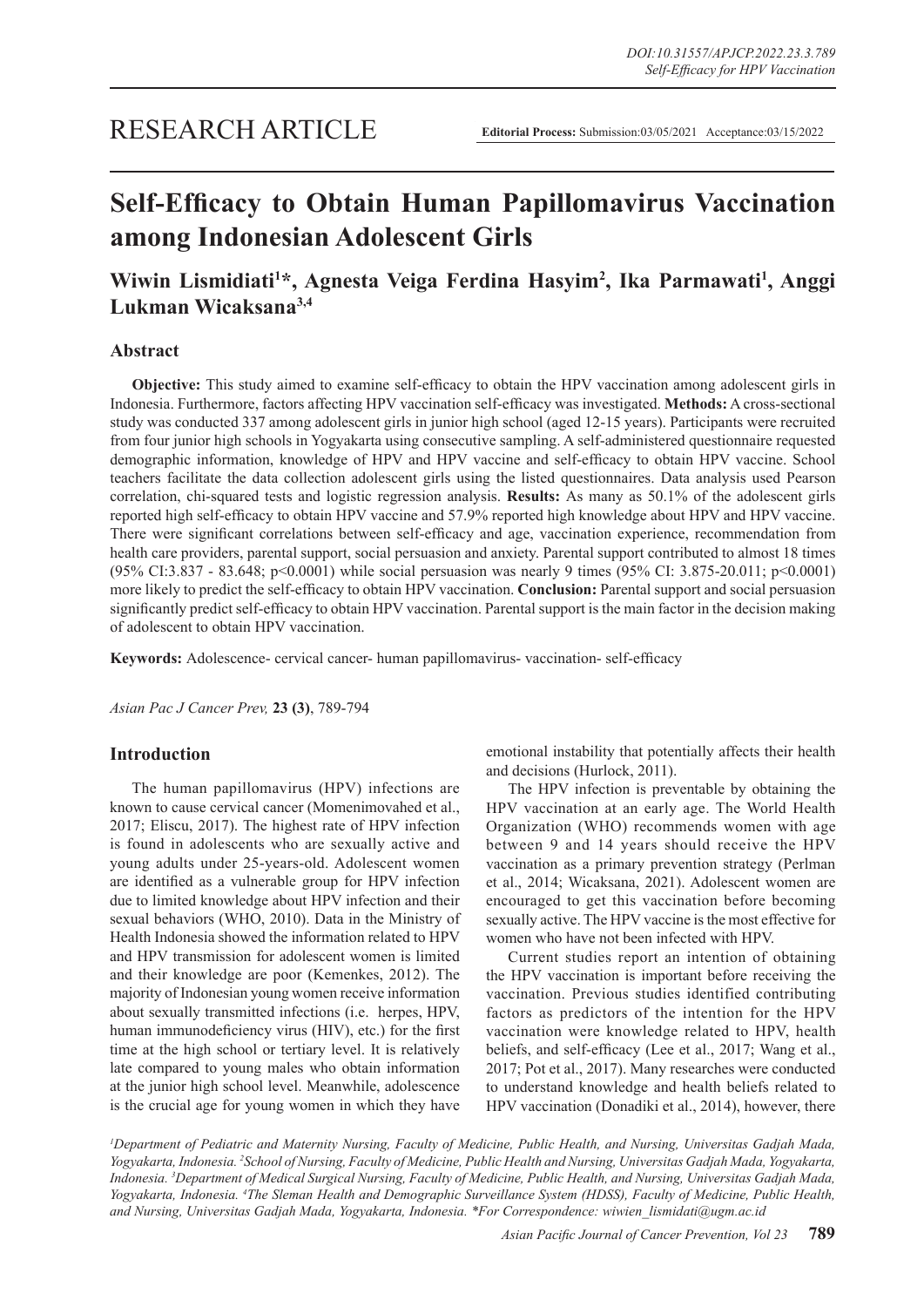#### *Wiwin Lismidiati et al*

is limited information about self-efficacy to get the HPV vaccination. Self-efficacy is a form of preparedness for the effort to prevent cervical cancer through HPV vaccination behavior. Self-efficacy plays a crucial role in health behaviors. Self-efficacy will influence some aspects of a person's cognition and behaviors. Self-efficacy can lead to different behaviors among individuals with the same abilities because self-efficacy affects choices of purpose in overcoming problems and persistence in trying (Gerend, 2012). Self-efficacy to obtain HPV vaccination is vital particularly among young women to prevent cervical cancer. Understanding the self-efficacy for the HPV vaccination will benefit health care providers and policy makers to improve the coverage of HPV vaccination behaviors. Research has been conducted in Indonesia but little is known about the self-efficacy to obtain the HPV vaccine in Indonesia, particularly for adolescent women. This study aimed to investigate self-efficacy to obtain the HPV vaccine and examine a predictive model of self-efficacy for HPV vaccination among adolescent women in Indonesia.

## **Materials and Methods**

#### *Study design*

A cross-sectional study was conducted in October to November 2018 in junior high schools in Yogyakarta. Approval to conduct the study was obtained from the Medical and Health Research Ethics Committee of the Faculty of Medicine, Public Health and Nursing, Universitas Gadjah Mada (KE/FK/1015/EC/2018).

#### *Sample and recruitment*

The researchers recruited 337 female students from four schools including two public and two private schools. Students in seventh, eighth and ninth grades who were willing to be voluntary respondents were included. All students who were absent due to any reason during the data collection period were excluded. Information about the study was distributed by teachers or researchers among all junior high school female students. Class leaders informed the number of students willing to participate. Research assistants distributed the questionnaire, informed consent form for their parents as well as the informed consent form to the subjects after class sessions.

#### *Research instruments*

This study used three instruments to measure the research variables: 1) questionnaires of demographic characteristics including age, basic vaccination experience, parental support, health care recommendation, and social persuasion; 2) knowledge questionnaires, developed by the researchers by considering several related studies (Strohl et al., 2015; Kahn et al., 2016), and 3) self-efficacy questionnaire, modified from self-efficacy related research for pap smear screening (Majdfar et al., 2016). Eight experts in maternity nursing and/or women reproductive health and one doctoral oncology nurse assessed the content validity. The questionnaire was piloted on 27 students in different junior high school for clarity and ease of reading and with 99 students for construct validity

testing. Revisions were made based on expert content and pilot subjects' recommendations.

#### *Knowledge of HPV and HPV vaccine*

Twenty-three multiple-choice questions were used to assess the knowledge of HPV, cervical cancer, and HPV vaccine. The responses provided multiple options with only one correct answer. All the correct responses were added up to gain the knowledge score. A higher mark indicated better knowledge, with the score ranging between 1 and 23. The score was categorized as low level when the score was < 13.62 and high level if the total score was  $\geq 13.62$ . The scale-level content validity index of the questionnaire was  $0.74$  ( $> 0.6$ ), which is an acceptable level.

#### *Self-efficacy toward HPV vaccine*

Students were requested to complete the self-efficacy towards HPV vaccine questionnaire, consisting of 23 items. The responses used a 5-point Likert scale from 1 *"strongly disagree*" to 5 "*strongly agree*" with scores ranging between 23 and 115. The total score was the sum of all items and was categorized into two categories: low self-efficacy when  $\leq$  72.9 and high self-efficacy when  $\geq$  72.9. The scale-level content validity index of the questionnaire was  $0.7$  ( $> 0.6$ ), which is an acceptable level.

#### *Parental support, and social persuasion*

The parental support was assessed by asking the question "*Did you get your parents 'support for the HPV vaccination?*" The social persuasion refers to information provided by others to vaccinate HPV. Then, it was assessed by asking the question "*Did you get the information that people were giving you to vaccinate HPV?*" Both the parental support and social persuasion have response "*yes*" or "*no*", unless participants stated otherwise.

#### *Statistical analysis*

Descriptive statistics were expressed as mean, standard deviation (SD), frequency and percentage. All statistical tests were conducted using two tails with significant level 0.05. The correlation was tested using Pearson correlation and chi-squared tests. Simple logistic regression analysis was performed to examine the odds ratio (OR) with 95% Confidence Interval (CI) for each of the predictors, including demographic variables, knowledge and self-efficacy. The final model was analyzed with forward stepwise logistic regression to predict self-efficacy vaccination.

#### **Results**

#### *Demographic characteristics of respondents*

A total of 337 female students participated in this study. The mean age of adolescent women in high schools was  $13.52$  (SD = 0.97) years (Table 1). A majority had previous vaccinated experience (81.0%). Most respondents had not received a recommendation for HPV vaccines yet (71.8%) from the health care providers although most of them obtained support from their parents about HPV vaccination (91.1%).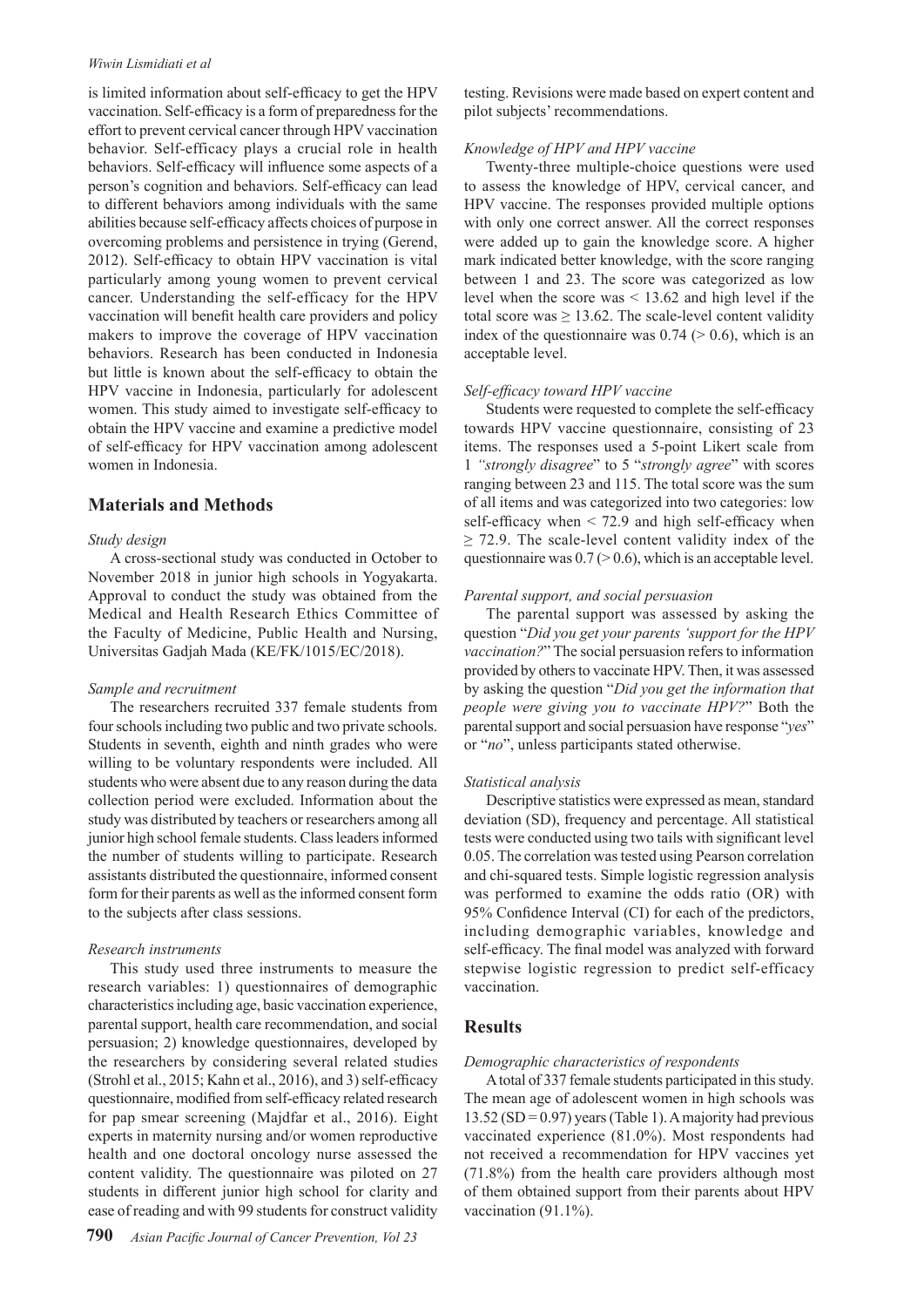| Table 1. Characteristics of Adolescent Girls ( $n = 337$ ) |                   |                  |  |
|------------------------------------------------------------|-------------------|------------------|--|
| Characteristics of Respondents                             | Frequency $(\% )$ | $Mean \pm SD$    |  |
| Age                                                        |                   |                  |  |
| 12 year                                                    | 57 (16.9)         | $13.52 \pm 0.97$ |  |
| 13 year                                                    | 106(31.5)         |                  |  |
| 14 year                                                    | 118 (35.0)        |                  |  |
| 15 year                                                    | 54(16.0)          |                  |  |
| 16 year                                                    | 2(0.6)            |                  |  |
| Basic vaccination experience                               |                   |                  |  |
| No                                                         | 64 (19.0)         |                  |  |
| Yes                                                        | 273 (81.0)        |                  |  |
| Recommendation from health care                            |                   |                  |  |
| No                                                         | 242 (71.8)        |                  |  |
| Yes                                                        | 95 (28.2)         |                  |  |
| Parental support                                           |                   |                  |  |
| Not Granted                                                | 30(8.9)           |                  |  |
| Granted                                                    | 307 (91.1)        |                  |  |
| Social Persuasion                                          |                   |                  |  |
| Not Granted                                                | 63 (18.7)         |                  |  |
| Granted                                                    | 274 (81.3)        |                  |  |
| SD, standard deviation                                     |                   |                  |  |

Table 2. Knowledge and Self-Efficacy about HPV and HPV Vaccination among Adolescent Girls

| Variables     | Frequency $(\% )$ |  |
|---------------|-------------------|--|
| Knowledge     |                   |  |
| Low           | 142(42.1)         |  |
| High          | 195 (57.9)        |  |
| Self-efficacy |                   |  |
| Low           | 168 (49.9)        |  |
| High          | 169(50.1)         |  |

HPV, human papillomavirus

*Knowledge, self-efficacy about HPV and HPV vaccination, and relationship with demographic data*

The Table 2 shows that more than half of the respondents (57.9%) have high knowledge about HPV and HPV vaccines and high self-efficacy for the vaccination (50.1%). There were significant relationships between age, basic vaccination experience, parental support, social persuasion, knowledge with the self-efficacy to obtain HPV vaccination (Table 3).

#### *Predictors of self-efficacy of HPV vaccination*

Results of the simple logistic regression analysis indicated that two demographic characteristics were significant determinants of self-efficacy to obtain HPV vaccination (Table 4): age (OR: 1.01-1.99, 95% CI: 0.45 – 6.98), basic vaccination experience (OR: 1.18, 95% CI: 0.57–2.47, parental support (OR: 17.9, 95% CI: 3.83–83.64), social persuasion (OR: 8.80, 95% CI: 3.87 – 20.01), and knowledge of HPV and vaccine (OR: 1.13, 95% CI: 0.67–1.90). Self-efficacy to obtain the vaccine was more likely if they received parental support and social persuasion. Parental support contributed to almost 18 times (95% CI, p<0.0001) more likely while social

| Table                             |  | Relationship | between | Demographics |
|-----------------------------------|--|--------------|---------|--------------|
| Characteristics and Self-Efficacy |  |              |         |              |

| No.            | Characteristic<br>of Respondents          | Self-Efficacy |               | p                    |
|----------------|-------------------------------------------|---------------|---------------|----------------------|
|                |                                           | Low $(No, %)$ | High $(No, %$ | value                |
| 1              | Age (years)                               |               |               |                      |
|                | 12                                        | 37(11.0)      | 20(5.9)       | $0.000$ <sup>a</sup> |
|                | 13                                        | 61(18.1)      | 45 (13.4)     |                      |
|                | 14                                        | 49(14.5)      | 69(20.5)      |                      |
|                | 15                                        | 19(5.6)       | 35(10.4)      |                      |
|                | 16                                        | 2(0.6)        | $\theta$      |                      |
| 2              | Basic vaccination experience              |               |               |                      |
|                | No                                        | 128(38.0)     | 145(43.0)     | $0.025^{\rm b}$      |
|                | Yes                                       | 40(11.9)      | 24(7.1)       |                      |
| 3              | Recommendation from Health Care providers |               |               |                      |
|                | Yes                                       | 47 (13.9)     | 48 (14.2)     | 0.931 <sup>b</sup>   |
|                | N <sub>0</sub>                            | 121(35.9)     | 121 (35.9)    |                      |
| $\overline{4}$ | Parental Support                          |               |               |                      |
|                | Granted                                   | 140(41.5)     | 167(49.6)     | 0.000 <sup>b</sup>   |
|                | Not Granted                               | 28(8.3)       | 2(0.6)        |                      |
| 5              | Social Persuasion                         |               |               |                      |
|                | Granted                                   | 114(33.8)     | 160(47.5)     | 0.000 <sup>b</sup>   |
|                | Not Granted                               | 54(16.0)      | 9(2.7)        |                      |
| 7              | Knowledge                                 |               |               |                      |
|                | Low                                       | 83 (24.6)     | 59 (17.5)     | 0.007 <sup>b</sup>   |
|                | High                                      | 85 (25.2)     | 110(32.6)     |                      |

<sup>a</sup>, Spearman Rank; <sup>b</sup>, Chi-squared test

|             | Table 4. Independent Predictors of Self-Efficacy of HPV |
|-------------|---------------------------------------------------------|
| Vaccination |                                                         |

| raccination<br>Determinant           | <b>OR</b> | CI               | p-value  |
|--------------------------------------|-----------|------------------|----------|
| Knowledge                            |           |                  |          |
| High                                 | 1.135     | $0.677 - 1.901$  | 0.63     |
| Low                                  | Ref       |                  |          |
| Class Grades                         |           |                  |          |
| 1 <sup>st</sup>                      | Ref       |                  |          |
| 2 <sub>nd</sub>                      | 1.783     | $0.840 - 3.785$  | 0.132    |
| 3rd                                  | 1.361     | $0.480 - 3.860$  | 0.561    |
| Age                                  |           |                  |          |
| 12 years old                         | Ref       |                  |          |
| 13 years old                         | 1.014     | $0.452 - 2.273$  | 0.971    |
| 14 years old                         | 1.967     | $0.667 - 5.803$  | 0.22     |
| 15 years old                         | 1.991     | $0.567 - 6.985$  | 0.282    |
| <b>Basic Vaccination experiences</b> |           |                  |          |
| Yes                                  | 1.187     | $0.570 - 2.470$  | 0.646    |
| No                                   | Ref       |                  |          |
| Recommendation for vaccination       |           |                  |          |
| Granted                              | 0.717     | $0.407 - 1.264$  | 0.25     |
| Not Granted                          | Ref       |                  |          |
| Parental support                     |           |                  |          |
| Supported                            | 17.917    | $3.837 - 83.648$ | $0.000*$ |
| Unsupported                          | Ref       |                  |          |
| Social persuasion                    |           |                  |          |
| Granted                              | 8.806     | $3.875 - 20.011$ | $0.000*$ |
| Not Granted                          | Ref       |                  |          |

OR, odds ratio; CI, Confidence Interval

*Asian Pacific Journal of Cancer Prevention, Vol 23* **791**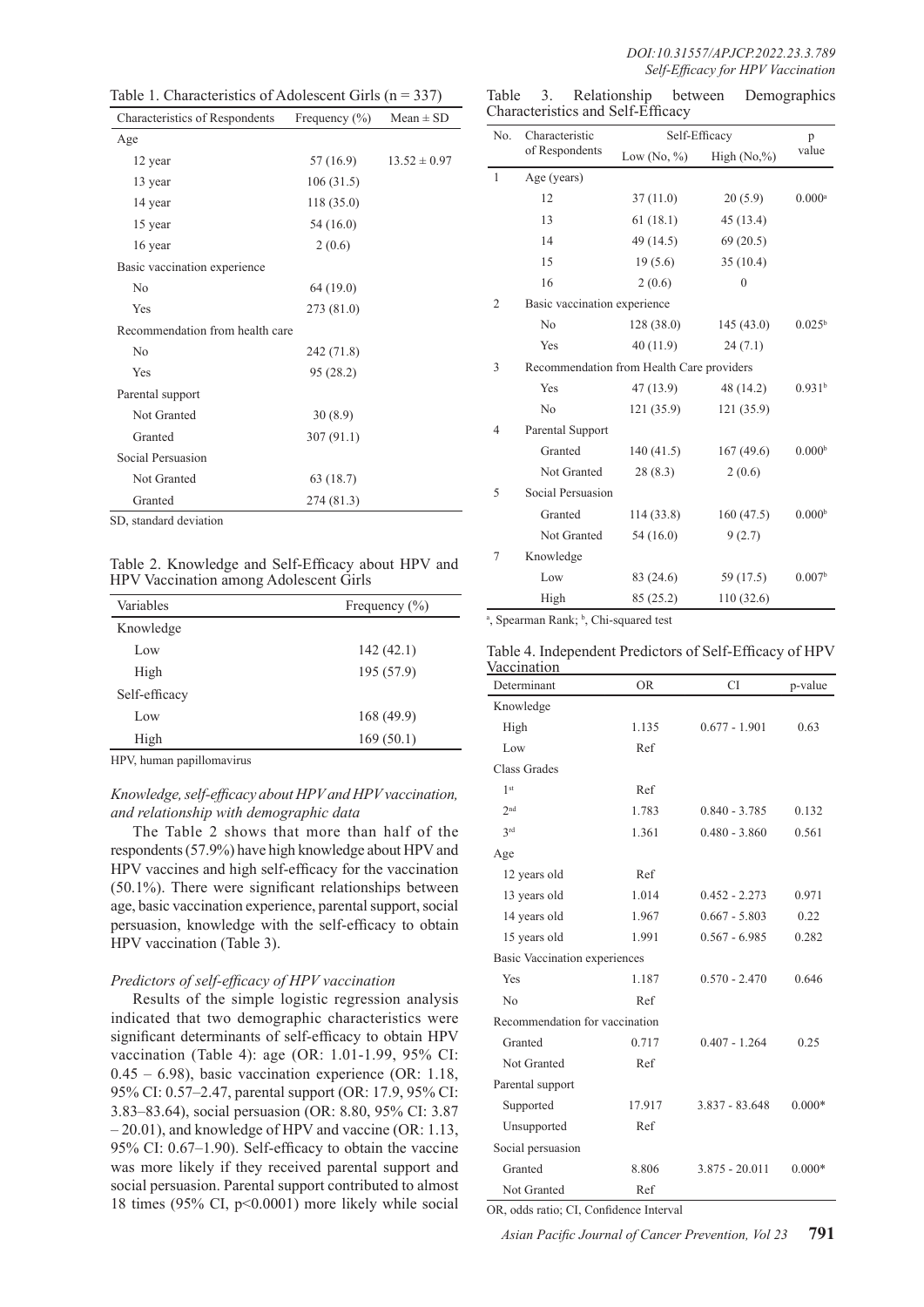persuasion indicated nearly 9 times (95% CI, p<0.0001) more likely to predict the self-efficacy to obtain HPV vaccination

## **Discussion**

More than half of the respondents in this study had high self-efficacy for the HPV vaccine. Previous research indicated that the HPV vaccination was highly recommended among childbearing age women (Armini et al., 2016). Self-efficacy influences a person's motivation and self-confidence to prevent cervical cancer. According to Bandura, self-efficacy is influenced by gender, age, educational level, previous experience, and social persuasion (Macblain, 2018). Although the teenagers' self-efficacy is high enough, but the HPV vaccination program has not become a government program yet and the HPV vaccination coverage is still low because of vaccine costs. Prior study reported that self-efficacy among adolescents is still low because they depend on parental decision about getting the HPV vaccination (Arifah et al., 2017).

It is optimum that youth will be able to complete their development growth tasks and maintain reproductive health as well as reach a more mature age with a higher level of self-awareness. Higgins et al (2016) found that the older a person, the higher the self-efficacy. Previous study suggested that the older the age, the greater the function of the senses and the more experience on knowledge and attitude. The study contradicts the research results of Rachmani (2012) who claimed that age had nothing to do with the young women's self-efficacy to carry out the prevention of cervical cancer by obtaining the HPV vaccine. This can be due to the fact that changes in a person's attitude towards health problems are not influenced by age alone, but by other stronger factors such as knowledge, belief, family support and the availability of affordable health services.

Most of the respondents in this study had already received basic vaccinations of the government program (i.e. tuberculosis, mumps, polio, etc.). Prior studies showed that the experience of a vaccine was related to individual's self-efficacy. Self-efficacy can be obtained, modified, enhanced or reduced, through experiences, both personal and other (vicarious) experiences (William et al, 2016). Most of the respondents had not received any recommendation from health care providers for HPV vaccination yet. In Indonesia, the HPV vaccination is not a part of the basic vaccination schedule; therefore, patients should independently pay for it by themselves (Wicaksana et al., 2017). It also happens in Thailand, they were individually funded and voluntarily, and younger parents would be more inclined to seek treatment due to their ability to pay service fees (Mohd Sopian, 2019).

The results of this study indicated that parental support influenced self- efficacy on the young women. Support from the family, particularly from parents during young age, will be dominant to determine their behaviors. Parents can significantly influence adolescents' self-efficacy primarily on health behavior. Parents are the first sources for a child to learn and guide them about knowing their reproductive health. The roles of parents have been extensively studied because the parents are the main role figures for children (Kamberi, 2019; Mohd Sopian, 2019). One study indicated that the quality of parental closeness with teenagers can evidently contribute to the lower tendency toward sexual misconduct (Hoskins, 2014).

The regression analysis found that parental support is a major factor affecting an individual's self-efficacy. Previous study identified that there was a positive and significant relationship between parental support and self-efficacy (Hasyim, 2019). Kamberi (2019) stated that the parents' role in vaccination against HPV have a strong statistical association. Parental direction can affect the coping and behavior among adolescents. Adolescents cannot escape the vital role of parents during their development. Thus, parents' role is predominant. Commonly, teenagers do not have income. When adolescents have an interest to get the HPV vaccination, they will usually ask for their parents' permission and funding.

Epstein in 1987 categorized parental involvement in school into four types, namely basic parental obligations, school-to-home communication, parental involvement in school and parental involvement in learning activities at home (Benner et al, 2016). Providing feedback is one way parents can act on that information. The role of parents in supporting student self-efficacy cannot be ignored because even though there may be different teachers in different school years, parents can provide consistent and ongoing support for student learning and self-efficacy development (Lam et al., 2017).

Social persuasion was identified as a significant factor affecting adolescents' self-efficacy. Social persuasion is one source for increasing or lowering the level of self-efficacy. A person is typically directed by positive suggestion and can increase confidence in their ability to achieve healthy behaviors. The effects of feedback on self-efficacy in student's learning and performance academics play a prominent role. Research showed that social persuasion in the form of feedback can lead to changes in students' self-efficacy in English reading comprehension. Negative feedback from the father, mother and teacher lowered self-efficacy while positive feedback from the mother led to the greatest increase in self-efficacy (Lam et al., 2017).

Prior studies showed there was a significant correlation between social support, social persuasion and self-efficacy (Guan et al., 2016; Zulfia, 2018). Social support is defined as experiences or perceptions about being cared for, valued, involved, and/or being guided by others, especially family, peers, and/or community members. Reciprocity and shared experiences are also considered aspects of this construction, and the nature of social support is described as a buffer against life stressors that promotes health and well-being (Guan et al., 2016). Research showed that social persuasion among peers had significant positive relationships with self-efficacy, besides other factors including positive thinking and long-term consistency. Social support can help someone to choose the healthy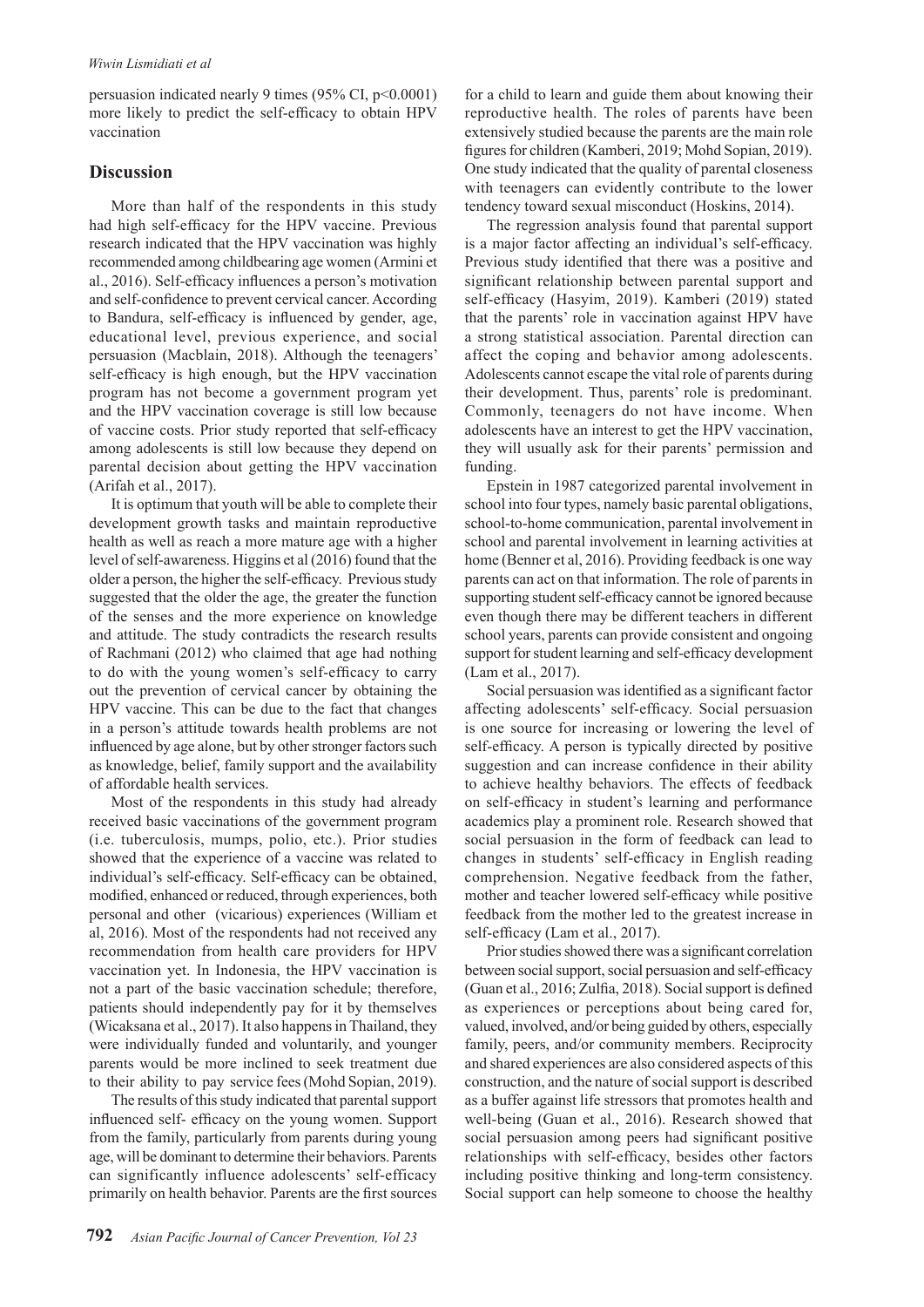behavior in cervical cancer prevention. Social support from peers, teachers and parents has been recognized as a protective factor for children and adolescents. Research has shown an increased risk of adolescent problems in the absence or reduction of parental support levels, and a buffering effect of parental support on student stress (Lam et al., 2017).

## **Author Contribution Statement**

W<sub>L</sub> contributed to the study conception and design. IP provided the research assistance. All authors contributed to enrollment, provision of study patients and collection and assembly of data. WL, AVFH and ALW contributed to analysis and interpretation of data. All authors wrote the manuscript reviewed and approved the final manuscript.

## **Acknowledgements**

We would like to acknowledge the staff of the Nursing Department, Faculty of Medicine, Public Health and Nursing, Universitas Gadjah Mada. We thank the study participants for taking time to complete our questionnaire and the school staff for their assistance in conducting this study.

## *Funding*

This study was supported by the Nursing Department, Faculty of Medicine, Public Health and Nursing, Universitas Gadjah Mada. The content of this manuscript is solely the responsibility of the author.

## *Scientific Approval*

This study was a part of the approved umbrella research of Dr. Wiwin Lismidiati

## *Ethics approval*

The study was approved by the Medical and Health Research Ethics Committee of the Faculty of Medicine, Public Health and Nursing, Universitas Gadjah Mada (KE/ FK/1015/EC/2018).

## *Conflict of Interest*

The authors declare that there is no conflict of interest regarding the publication of this article.

## **References**

- Armini NK, Kurnia ID, Hikmah FL (2016). Personality factor, self-efficacy and prevention of cervical cancer in women of childbearing. *Jurnal Ners*, **11**, 294-9.
- Arifah K, Damayanti W, Sitaresmi (2017). Human papillomavirus acceptability among female adolescent in Yogyakarta. *Sari Pediatri*, **18**, 430-5.
- Benner AD, Boyle AE, Sadler S (2016). Parental involvement and adolescents' educational success: The roles of prior achievement and socioeconomic status. *J Youth Adolesc*, **45**, 1053-4.
- Donadiki EM, Garcia RJ, Barrera VH, et al (2014). Health belief model applied non compliance with HPV vaccine among female university students. *Public Health*, **128**, 268-3.
- Eliscu A (2017). Human papillomavirus and HPV vaccines.

*Pediatr Rev*, **38**, 443-5.

- Guan M, So J (2016). Influence of social identity on self-efficacy beliefs through perceived social support: A social identity theory perspective. *Commun Stud*, **67**, 588-4.
- Gerend MA, Sheperd JE (2012). Predicting human papilomavirus vaccine uptake in young adult women: Comparing the health belief model and theory of planned behaviour. *Ann Behav Med*, **44**, 171.
- Hurlock, Elizabeth B (2011). Psikologi perkembangan: Suatu pendekatan sepanjang rentang kehidupan. Edisi 5.Jakarta: Erlangga hal pp 4-20.
- Higgins LM, Dirksing KN, Ding L, et al (2016). Adolescents intention and self- efficacy to follow pap testing recommendations after receiving the HPV vaccine. *Hum Vaccines Immunother*, **12**, 148-3.
- Hoskins DH (2014). Consequences of parenting on adolescent outcomes. *Society*, **4**, 506-1.
- Hasyim AVF, Lismidiati W, Nisman WA (2019). Faktor-faktor yang berhubungan dengan efikasi diri pada siswi SMP di kecamatan Wates untuk melakukan vaksinasi HPV. Skripsi. Karya tulis tidak dipublikasikan.
- Kemenkes RI (2012). Survei demografi dan kesehatan Indonesia 2012: Kesehatan reproduksi remaja. Jakarta: Kemenkes RI.
- Kamberi F, Muhaj E (2019). Knowledge and health beliefs of nursing students toward human papilloma virus and vaccine use. *Asian Pac J Cance Care*, **4**, 27-2.
- Khan TM, Buksh MA, Rehman IU, et al (2016). Knowledge, attitudes and perception towards among university students in Pakistan. *Papillomavirus Res*, **2**, 122-7.
- Lee KN, Chang KHJ, Cho SS, Park SH, Park ST (2017). Attitudes regarding vaccination of children among mother with adolescent daughters in Korea. *J Korean Med Sci*, **32**, 130-4.
- Lam YY, Chan JCY (2017). Effects of social persuasion from parents and teachers on Chinese students' self-efficacy: An exploratory study. *Camb J Educ*, **47**, 155-5.
- Momenimovahed Z, Salehiniya H (2017). Incidence, mortality and risk factors of cervical cancer in the world. *Biomed Res Ther*, **4**, 1795-1.
- Mohd Sopian M, Tuan Din S, Hussin H (2019). Obstacles to Implementing the HPV Vaccine: Is it worth pursuing or not?. *Asian PacJ Cance Care*, **4**, 165-9.
- Majdfar Z, Khodadost M, Majlesi F et al (2016). Relationships between self-efficacy and pap smear screening in Iranian women. *Asian Pac J Cancer Prev*, **17**, 263-8.
- Macblain S (2018). Learning theorisme for early years practices: Albert bandura and social learning theory. Sage Publication, PP 95-100.
- Pot M, Van-Keulen HM, Ruiter RAC, et al (2017). Motivational and contextual determinants of HPV-vaccination uptake: A longitudinal study among mothers of girls invited for the HPV-vaccination. *Prev Med*, **100**, 41-9.
- Perlman S, Wamai RG, Bain PA, Welty E, Ogembo JG (2014). Knowledge and awareness of HPV vaccine and acceptability to vaccinate in sub-saharan africa: A systematic review. *PLoS One*, **9**, e90912.
- Rachmani B, Shaluhiyah Z, Cahyo (2012). Sikap remaja perempuan terhadap pencegahan kanker serviks melalui vaksinasi HPV di kota Semarang. *Media Kesehatan Masyarakat Indonesia*, **11**, 34-1.
- Strohl AE, Mendoza G, Ghant MS, et al (2015). Barrier to preventions : knowledge of HP, cervical cancer, and HPV vaccinations among African American women. *Am J Obstet Gynecol*, **212**, 65.e1-65.e5.
- Wang LD-L, Lam WWT, Fielding R (2017). Determinants of human papillomavirus vaccination uptake among adolescent girls: A theory-based longitudinal study among Hong Kong